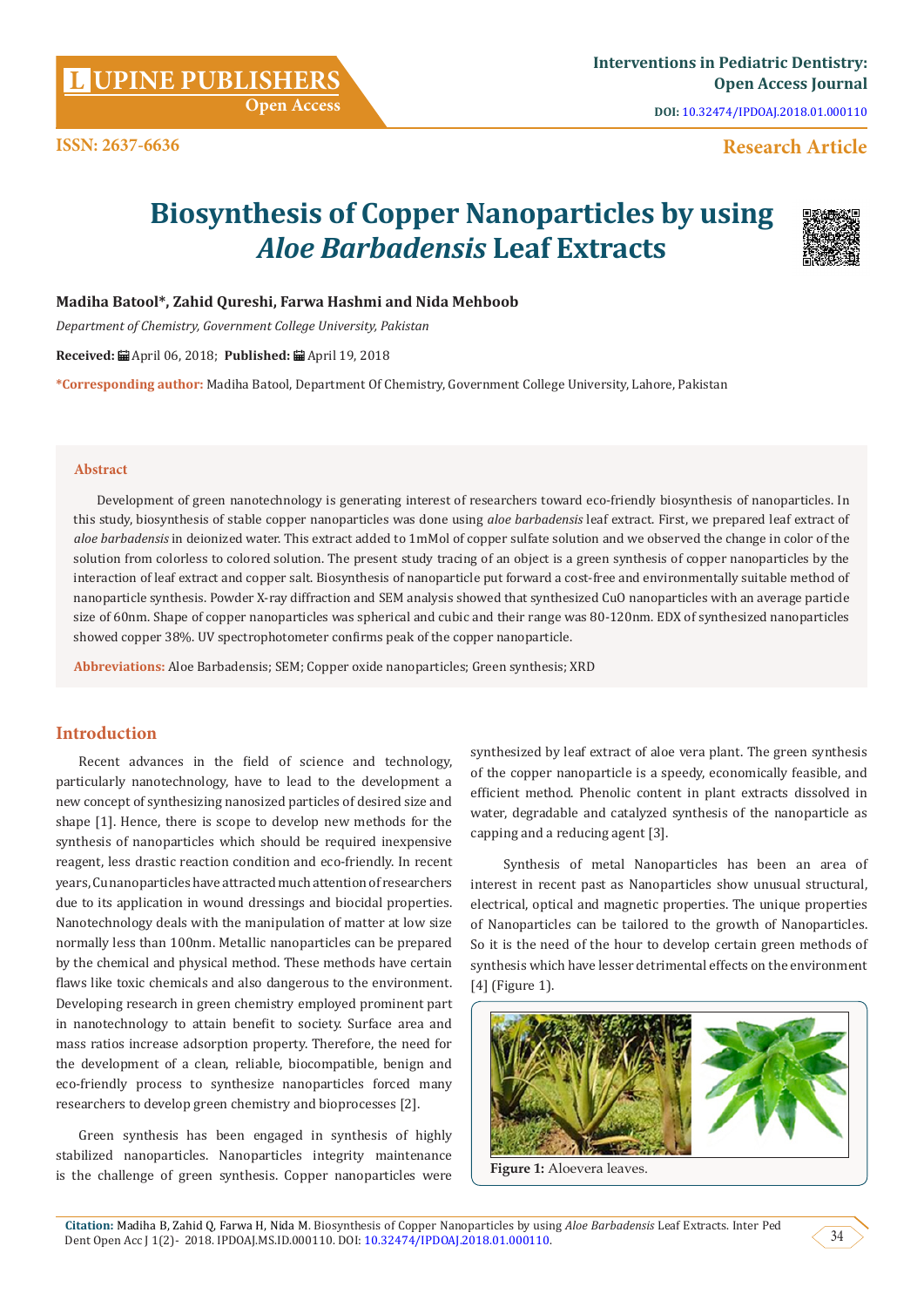Alovera juice extolled for its soothing qualities, it is commonly used as an ointment for burns and skin abrasions. This ancient plant may offer deeper healing abilities. Most of us are aware of the presence of aloe vera in cosmetics and skin creams; it clean skin and has anti-aging effects. People who live according to a natural health profile have long viewed the plant as a potent super food [5]. Aloe vera keep antioxidant vitamins A, C, and plus vitamin B12, folic acid, and choline. It contains eight enzymes, e.g aliases, alkaline phosphatase, amylase, bradykinase, carboxypeptidase, catalase and cellulase. Minerals such as calcium, copper, selenium, chromium, manganese, magnesium, potassium and zinc are present in aloe vera. Leaves of aloe vera provide anthraquinones. Among these are aloin and emodin, which act as analgesics, antibacterial. Fatty acids are present, including cholesterol, campesterol and beta-sitosteroll. These chemicals are responsible for reduction of copper.

#### **Materials and Methods**

#### **Material**

All the chemicals in this present study were analytical grade and pure. Aloe vera leaves were taken from nearby garden.

#### **Preparation of Plant Leaf Extract**

30g of the leaf of aloe vera plant were taken and thoroughly washed with distilled water. After washing leaves were dried and ground in morter. Boiling was next step in the preparation of extract in 100ml of deionized water for ten minutes at 100degrees. After filtration solution was kept at low temperature.

#### **Green Synthesis of Cuo NPs**

A copper nitrate solution of fifty milliliters was added to 5ml aloe vera extract. The solution was stirred on a magnetic stirrer at 120degrees. The color change was observed from blue to red. The resultant solution was centrifuged for ten mints at speed of 50,000rpm. After discarding supernatant copper oxide nanoparticles were dried in a watch glass. Black colored particles were collected for characterization (Figure 2).

#### **Characterization of Copper Oxide Nanoparticles**

Structural, chemical composition, size and shape of copper oxide nanoparticles were analyzed by SEM(), XRD(), EDX, TEM and UV spectrophotometer(DB-20).



**Figure 2:** Copper sulphate solution, colour change cuo nanoformation, solid nano cuo particles.

#### **Result and Discussion**

#### **Color Change Observation**

Color changes indicate the formation of nanoparticles of copper oxide. The blue color solution was turned into brick red indicated for the formation of copper nanoparticles synthesis.

#### **X-Rays Diffraction Studies**

Copper oxide nanoparticles were examined by X-ray diffractometer. Copper oxide powder was put in cubes of XRD for calculation of intensity. The resultant pattern of synthesized copper oxide nanoparticles was analyzed. The peaks at 2θ intensity 32.4, 35.6, 38.8, 48.9, 53.3, 58.2, 61, 66n and have 110, 200, 202, 020, 202, 113 and 022 patterns compare to JCPDS card. Crystal size calculated by sherrer equation found 45nm. Monoclinic structure was confirmed (Figure 3).



**Figure 3:** Xrd pattern of cu oxide nanoparticle prepare by Aloevera.

#### **Scanning Electron Microscope (SEM)**

The average particle size of copper nanoparticle was analyzed by SEM model. The copper oxide nanoparticle SEM micrograph was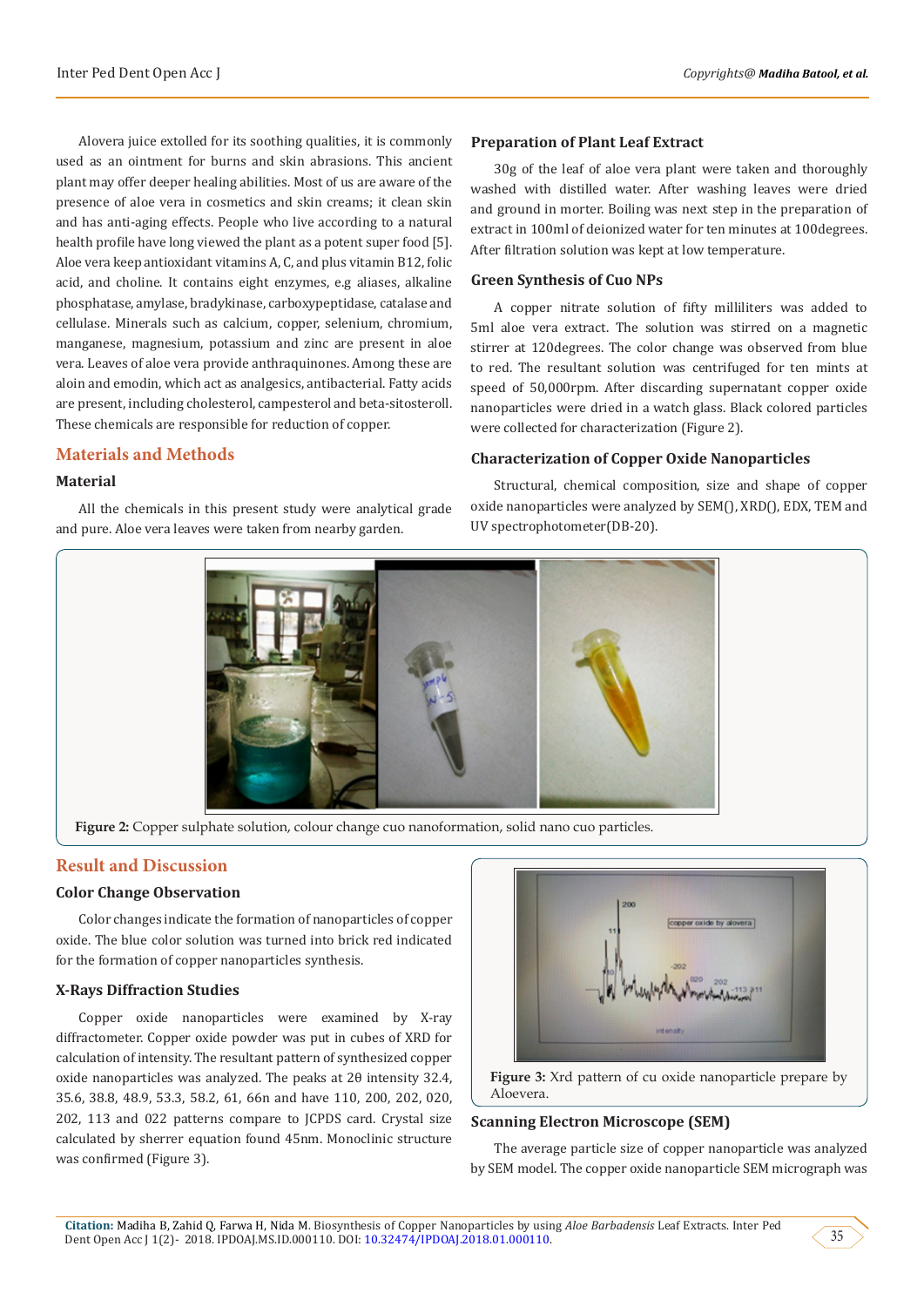calculated about nm .It was observed that particles were smooth with a spherical shape.EDX result showed strong copper signal with other elements too like Carbon, Phosphorus (Figure 4).



**EDX Image:** EDX image of aloe vera leaves stabilized copper nanoparticles shows about the composition of nanoparticles. Image showed the presence of 38% copper and %oxygen.

**FTIR Analysis:** In this study, FTIR spectrum was analyzed to confirm copper nanoparticles. Peaks were observed at 1100cm-1 which indicates formation of copper oxide NPs. Peak was observed in range of 400-4000cm-1. The peaks at 3450, 1600 and 2250 indicate presence of alcohol, alkene and carbon bond.

**UV Visible Spectra:** Peaks of UV spectrometer at a range of 200-600nm confirm the formation of copper oxide nanoparticles. Methods as it are easily available starting materials, not costly and the procedure is easy to handle in the laboratory, no toxic reagent is used and pollution free. Nanoparticles synthesized can be applicable in the different field of biochemistry, pharma, and industry (Figures 5-7).





**Figure 6:** EDX of copper nanoparticles.

Spectrum 9 ■<= 面目 6um **Figure 7.**